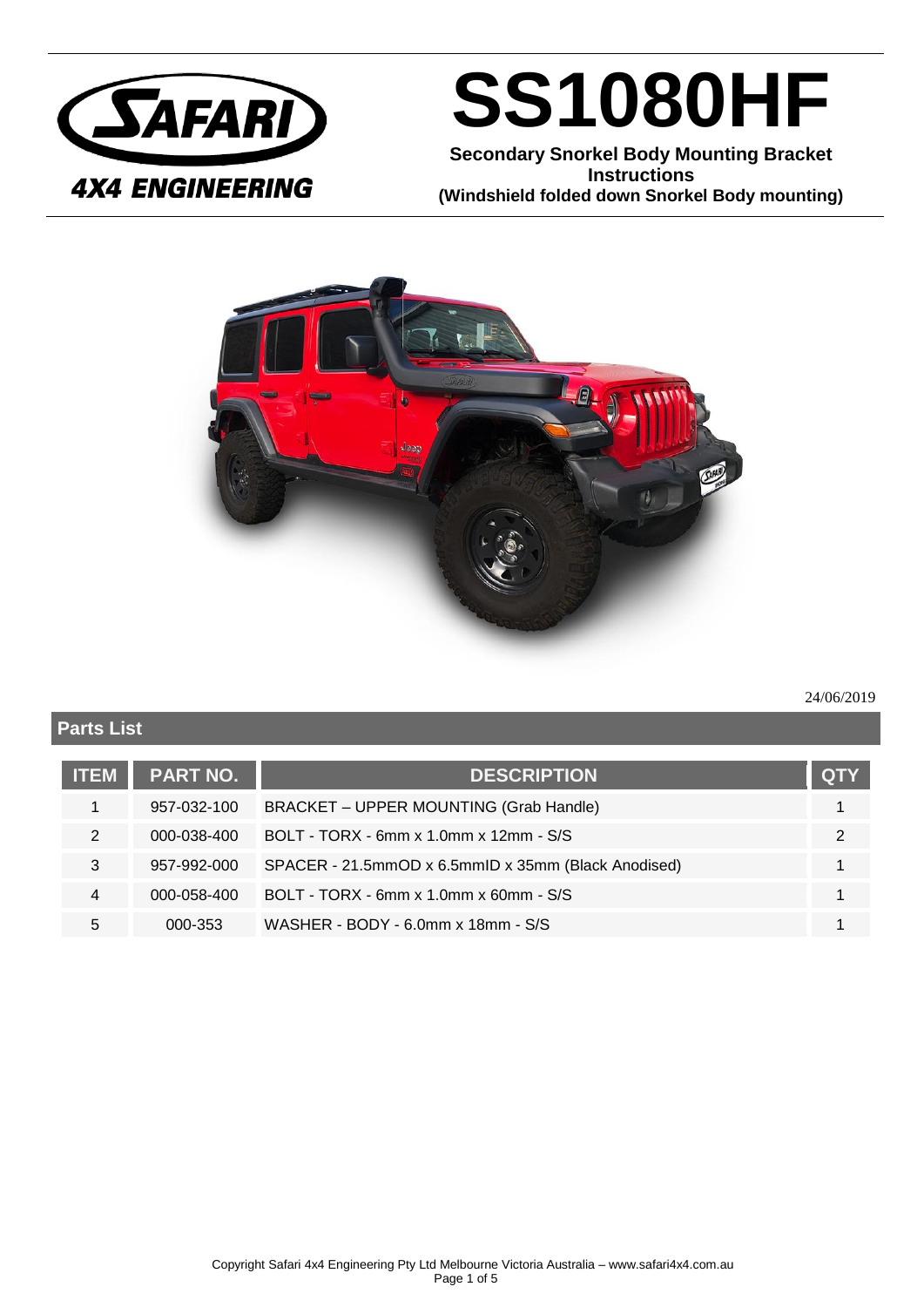

# **SS1080HF**

**Secondary Snorkel Body Mounting Bracket Instructions (Windshield folded down Snorkel Body mounting)**

### **Installation Guide**

| Fitment to:<br><b>Right Hand Side</b><br>$\bullet$ | <b>Special Tools:</b><br>Metric Socket Set 1/4" Drive<br>$\bullet$<br>• Torx Set |  |
|----------------------------------------------------|----------------------------------------------------------------------------------|--|
|                                                    |                                                                                  |  |

Remove and retain the two upper mounting bracket M6 x 12mm Torx bolts (item 2) shown.



**2**

**1**

Using the Jeep tool kit, fold the windshield down as per the Jeep instruction booklet.

*Note: Snorkel Body may need to be pulled outwards as the Windshield is being folded down, to avoid contact between the Air Ram Assembly and Windshield Frame.*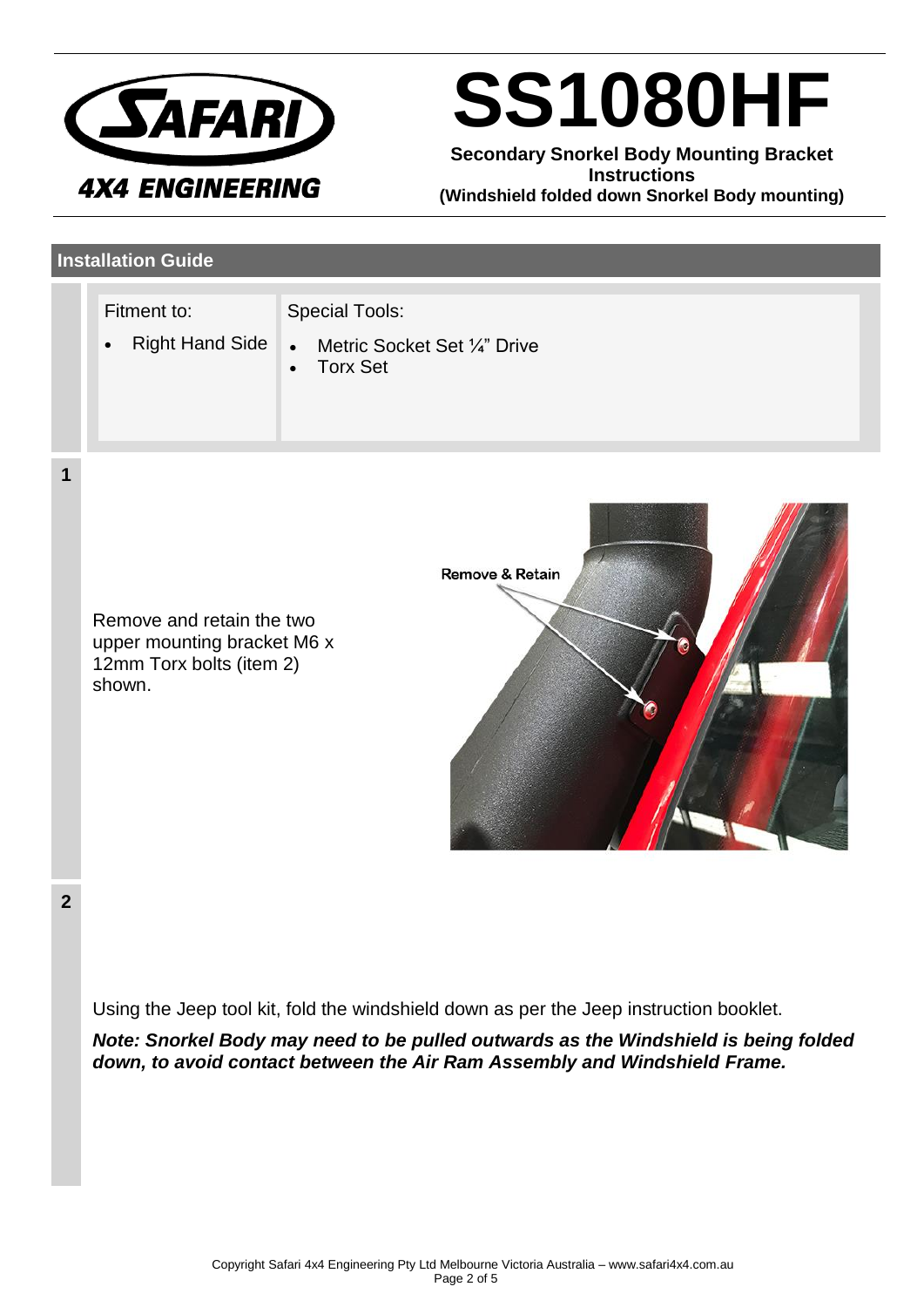Remove the lower cover on the right hand side grab handle, using a 10mm socket remove and retain the lower grab handle mounting bolt.



**Grab Handle Lower Cover** 

**Grab Handle Mounting Bracket** 35mm Bracket Spacer M6x60mm Torx Bolt & **Body Washer** 

With the right hand front door open, loosely install the grab handle mounting bracket (item 1) to the lower grab handle mounting bolt position, install the 35mm long spacer (item 3), mounting bracket (item 1), M6 body washer (item 5) and the M6 x 60mm Torx bolt (item 4) as shown.

**4**

**3**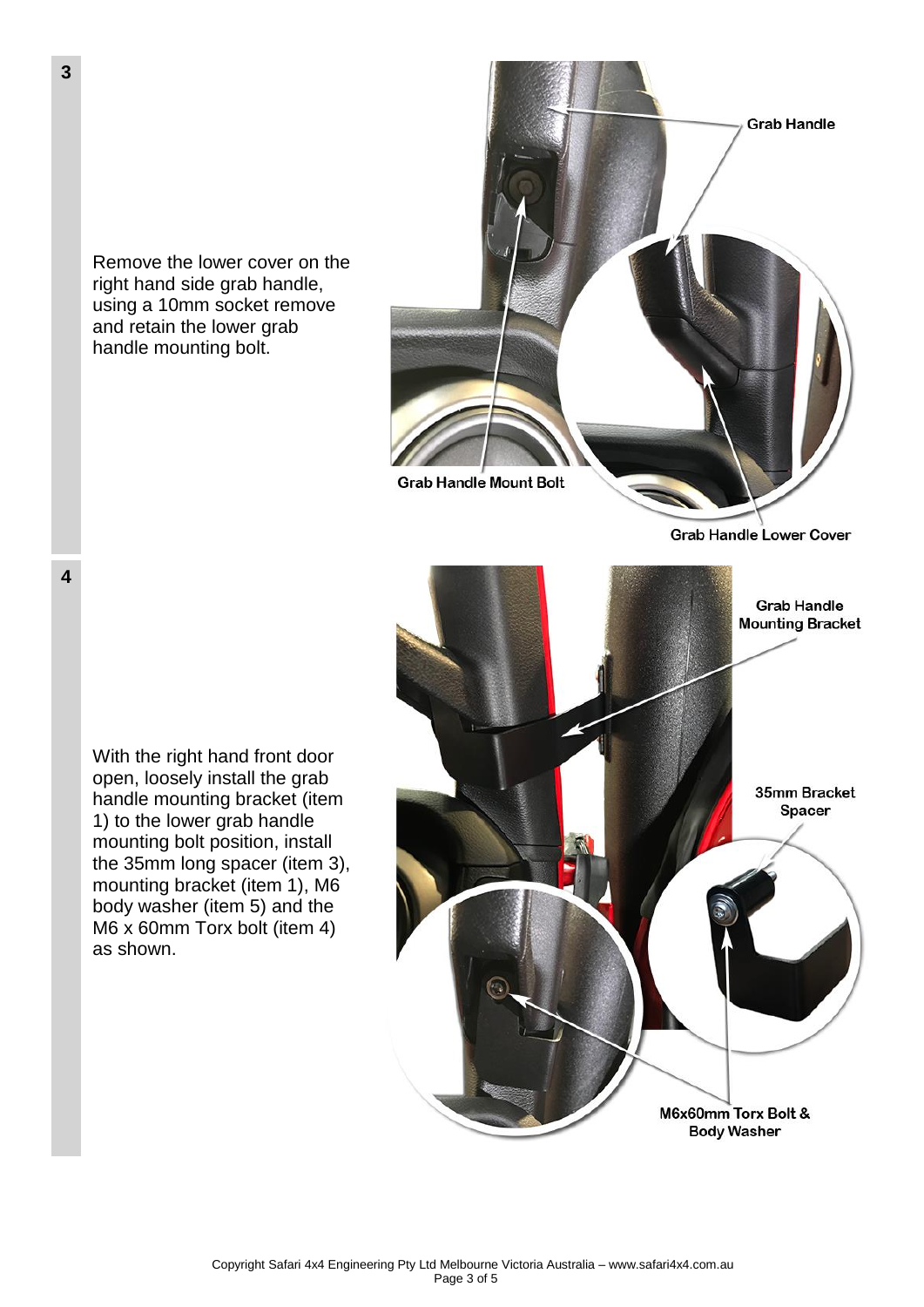Align the grab handle mounting bracket to the 6mm brass mounting inserts in the snorkel body, loosely install the two M6 x 12mm Torx bolts (item 2).



**Grab Handle Mounting Bracket** 



With the bracket correctly aligned, tighten the M6 x 60mm Torx bolt and then the two M6 x 12mm Torx bolts.

*Note: Carefully close the right hand front door, checking the clearance between the mounting bracket and door frame whilst closing.*

**6**